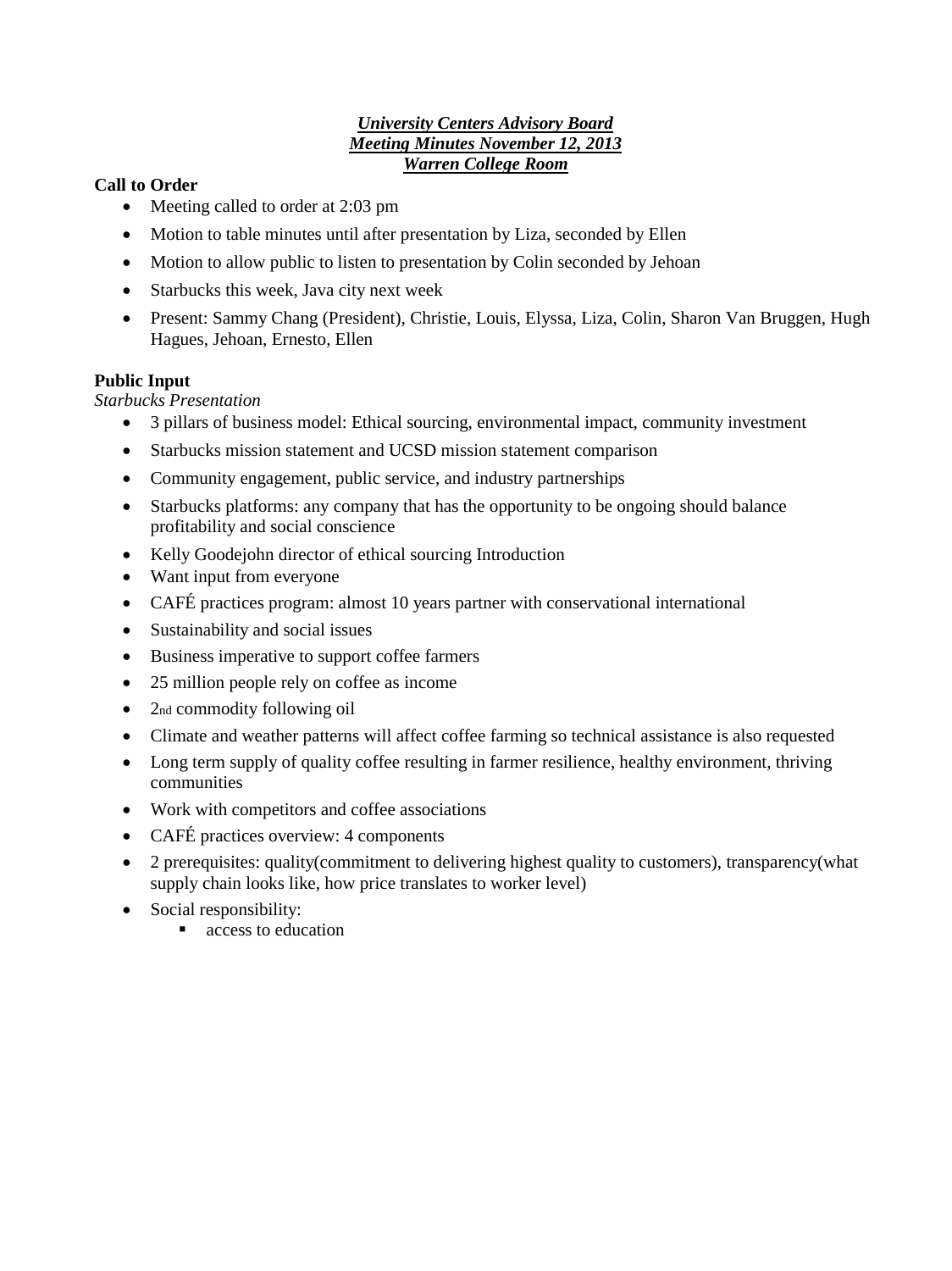- Wages hours of work, and benefits
- Worker safety and training
- Access to medical care
- Access to housing, potable water, sanitary facilities
- Highlights:
	- all children living on small farms attend school is imperative
	- At least 89% full time workers employed by mills receive sick leave
	- 1.1 M workers employed by participating farms each year(more than 435 K earn> minimum wage)
	- Always trying to improve
	- $\blacksquare$  200 indicators: 1/2 on each side
	- Environmental leadership: water protection, ecological pest and disease control, controlling surface erosion
- Highlights:
	- over 100 K conservation hectares  $\sim$  2 acres) managed (1 of 5 in production)
	- Supporting biodiversity
	- 99% large farms used organic matter or cover crops to improve or maintain soil fertility
	- Improve soil quality=improve yield and quality of coffee
	- 90% mills process wasted in a way that doesn't contaminate local environment
- Work to help coffee farmers who are affected by weather and climate: able to help this farmer in Costa Rica
- Starbucks origin support: farmer support centers(help coffee farmers and not only Starbucks coffee farmers), Columbia, Guatemala, China, and other locations are opening centers
- Farmer loans(2015) contribute 20 million dollars to farmer loans programs which goes to intermediaries
- Intermediaries: organizations who lend money to coffee cooperatives at very low interest rates and have access to traditional lending and financing
- Through nonprofit orgs that Starbucks lends money to, they can lend money to cooperatives to help coffee growth
- Steadfast approach to coffee growing
- Purchased first Starbucks coffee farm this year which will be used to test out methods of agriculture so they can offer solutions to farmers
- Starbucks foundation & social projects (save the children, PCI, PATH)
- Scaling the impact through relationships
	- NGOs(conservation Intl, Mercy Corps)
		- **Supplier network**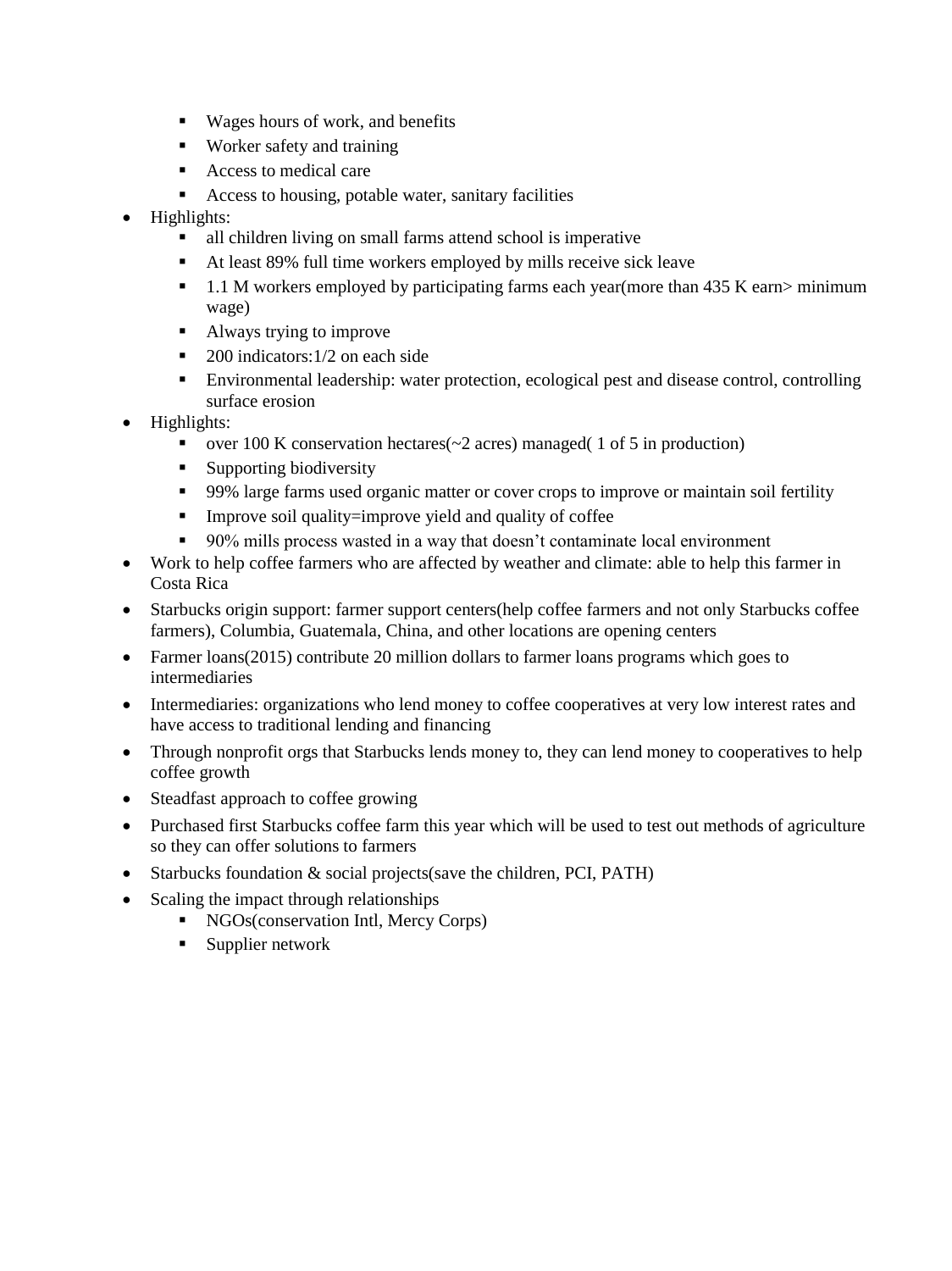- Governments: Mexico, Brazil, help Columbia coffee farmers how to increase productivity
- **Industry groups**
- What does it mean when the CI logo appears on the bag? At least 80% of green coffee purchased annually for that blend or single coffee origin of CAFÉ practices verified.
- Version 3.1 being implemented now
- Fairtrade(hereafter referred to as FT) and CAFÉ practices: lots in common within Starbucks and FT programs
- FT: social premium and minimum prices, cooperative focus, smallholders democratically organized only
- Environmental impact: strongly committed to improving environmental footprint
- Goals: build all new, company owned stores to achieve LEED certification
- Progress: Starbucks has achieved LEED certification for 116 stores in 12 countries and we are addressing specific geographic challenges in our high growth markets
- Part of US Green building council
- Energy conservation: reduce energy consumption by 25% in company owned stores by 2015
- Increase by 1% in 2012 due to extreme weather conditions
- Recycling and reducing waste: develop comprehensive recycling solutions for our paper and plastic cups by 2012 and solutions for our remaining company owned markets
- Front of store recycling: implement front of store recycling in our company owned stores by 2015
- Reusable tumblers and cups: 5% discount in drink
- Green apron and hot cup are strongly associated with Starbucks
- 1997: recycled content cup sleeve
- 2006: launched the industry's first hot beverage paper cup w/10% post-consumer recycled fiber
- 2008: rolled out new plastic cup
- 2009-2011: cup summits to innovate cup recycling solution
- 2011-2013: continue to collaborate to develop relevant recycling infrastructure
- 2013: introduced \$1 reusable recyclable cup

# *Questions/Answer*

o Jillian: AS environmental social justice affair (FT UCSD campaign started >5 yrs ago) UCSD policy was changed and is not the strongest in US anymore. Expand on CAFÉ practices score card system?

 Score card are nuts and bolts of when farmers visit farms. How they evaluate farms. Inspectors guide book. General premise: farms must meet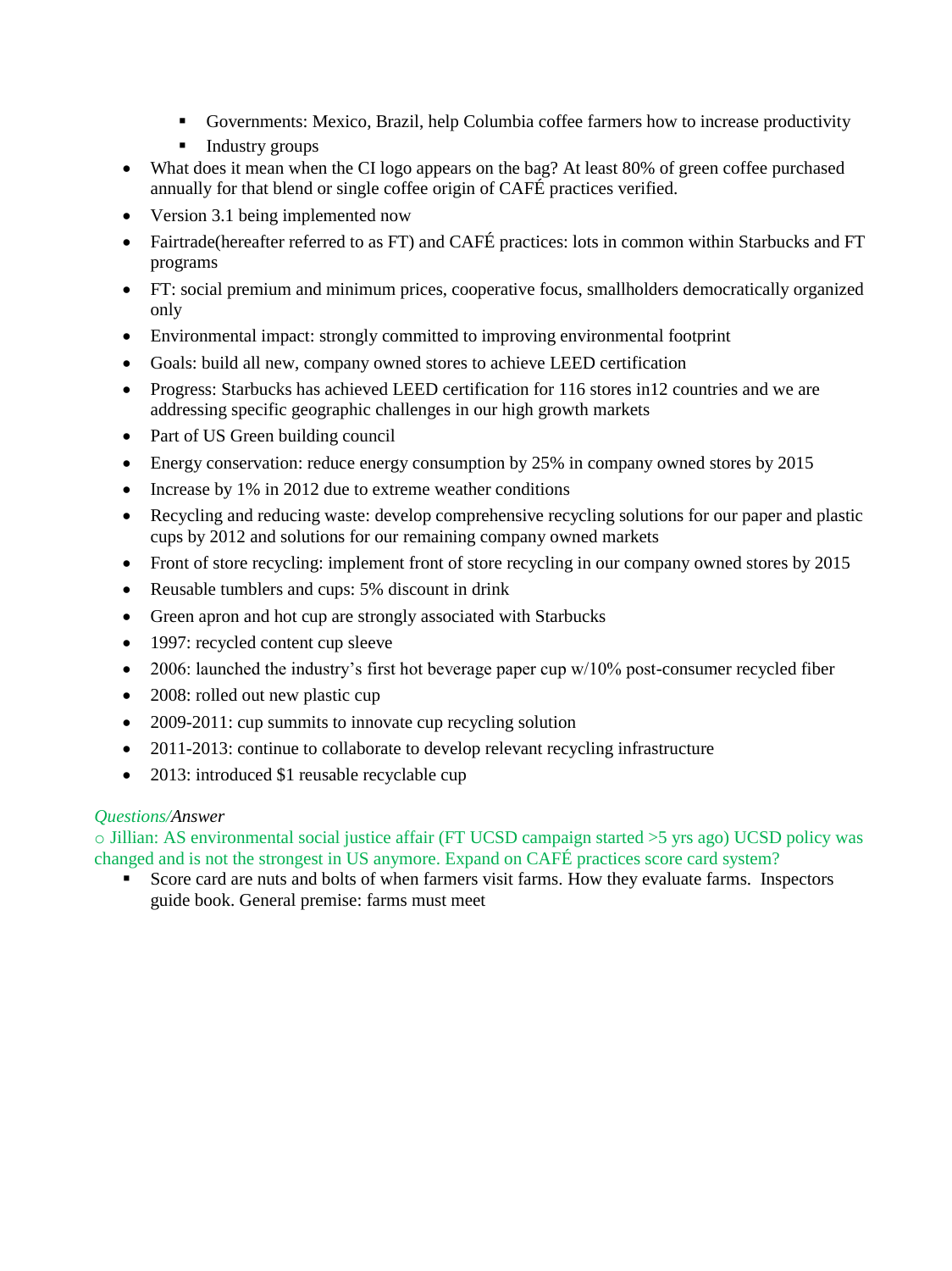- 0 tolerance standards. When issues come up, we help farmers advance. Version 3.0, if 0 tolerance issues come up, those supply chains will commit to correcting them, correcting their plan, and will help to get them to qualified status. If it is not 0 tolerance, we have updates quarterly to implement rules. Right now is the beginning of harvest in South America. Inspectors in field today and for next several months. We can progress even further. It's how producers are moving forward without affecting environmentally. In application could be 1 large estate or 20000 small farms (Will send current information). New standards must be met for each farm. In Columbia there are 20000 producers who are part of cooperative. 0 tolerance process validates that the right wages are in place. In status to approved status.
- Jillian: to get verified status only need to meet 50% of FT
	- It can get verified but have only harvest to correct verification. Want to give them through next harvest.
- Colin: CAFÉ Practices(expand on relationship between Starbucks and CAFÉ practices and financial autonomy)
	- SCS global services manages score cards and indicators. No obligation for producers to sell to Starbucks, it's a voluntary approach. Trying to share coffee practices to farmers for sustainability. A team in Costa Rica to go explain program and explain in contracts. Education and everything about that perspective is an important aspect.
- Rahul: FT community (do not want to weaken existing policy) want to empower standards we have. CAFÉ practices but not certified by them. Have organic food and which is better. Instead of being limited to FT, is there anything comparable or better than FT we should take that into consideration. Likes the education point. For empowerment, for a poor farmer, Starbucks can put in resources to help them, and that's why policy changes.
	- 6 farms visited each day of the year. Organizations are independent coffee orgs and their verification orgs are different. 25 of those companies are trained to do CAFÉ practices. Makes sure these 25 orgs are consistent in their approach and that there is no corruption or bribery. Farms pay orgs not Starbucks. Starbucks pays SCS. SCS is separate engages with FT. Leveraging in terms of industry and conservation.
- Colin: CAFÉ practices on VENN diagram (one major diff that is brought up, living wage vs minimum wage).
	- In the indicator we are looking at living wages, minimum wages and hoping that we can move beyond minimum wage and want to advance by getting to that point. It is within our indicators.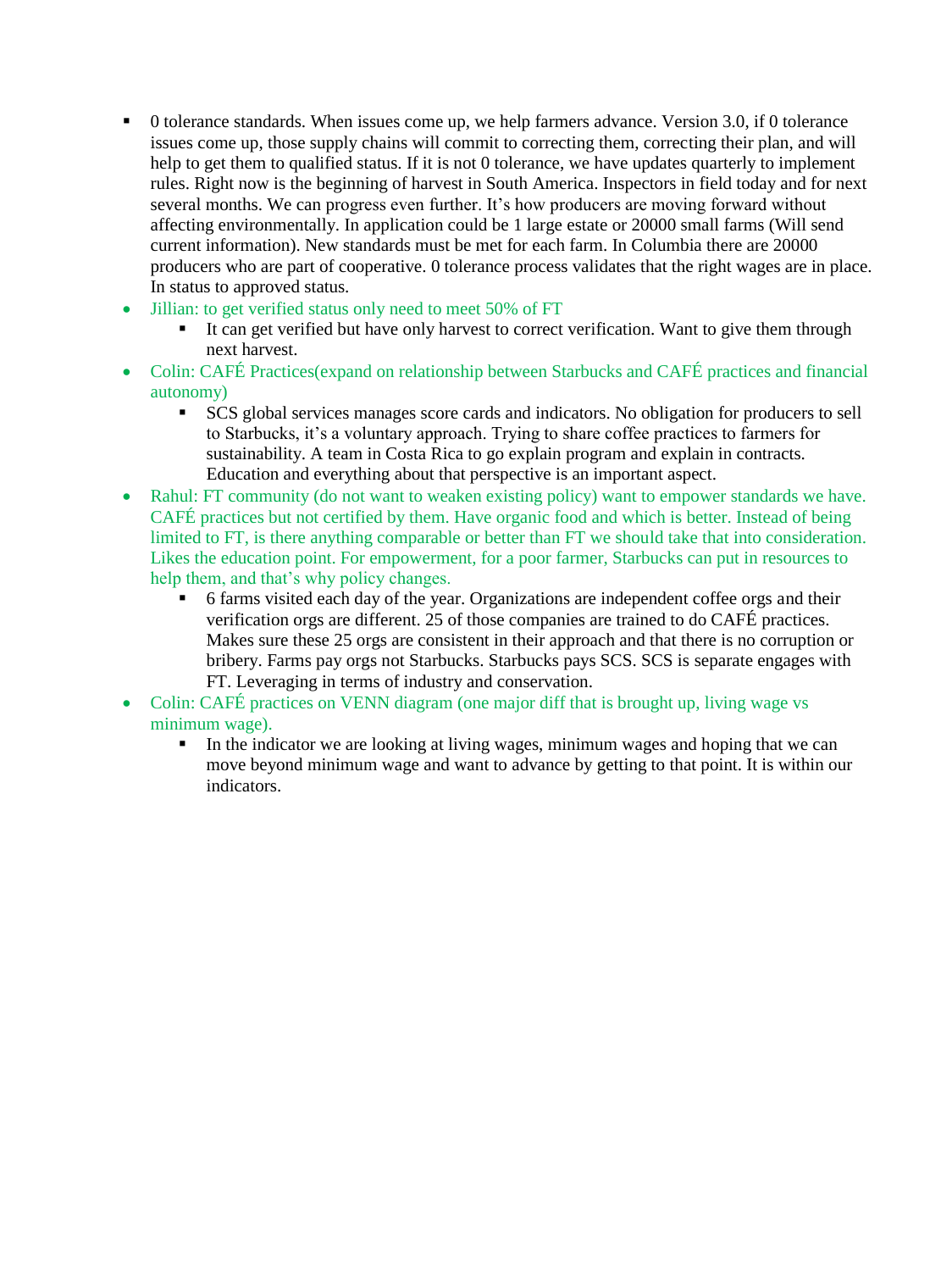- CAFÉ practices(hereafter referred to as CP): Does anyone have say in what their wages are? CAFÉ practices determines wage? Coffee producers get to negotiate. Starbucks buys coffee that has quality and participates in CP. Cooperative sets prices and individual farmer sets wages. Paying for premium quality and seeing how money flows and through CP, we can understand how much the farmer and processer is getting. Getting minimum wage is important first.
- Hue: what happens if the company you are working with is not in that 10%? Do you educate them?
	- We are at 93%. We have been working with other 7% for several years, but have not enrolled them in the program yet. Once a year look for diamond in a rough mine coffee that we hunt out so it is good to think how we can enroll them into this program. Enrolling Kona supply chains now. Starting to get them into program. Reaching out to other 7% and understand how they want to approach and validate their performance and educate them
- Linda: only 8% of coffee is purchased that is FLOW certified. FT international certified. Retail, School, etc.
- Jillian: difference on FT side-living wage and healthcare is why FT is stronger policy, just pointing it out
- Madelyn: Likes environmental component. Very few programs for sustainability on campus and Starbucks is doing a lot. What else are you planning?
	- Trying to connect with others to advance. Partners with GE for lighting in stores to reduce energy usage. Invented new technology out of that. Looking for right partners and materials we are using. Good progress so far and hearing from universities we can take it back and put it into stores. Water saving component and lighting. In university in Hawaii: Cured tree and tied it into framework of store. Industry focus and trying to bring right type of partners.
- Linda: What is holding Starbucks to meet these goals? Wanted to reduce 25% energy consumption but you didn't so what now?
	- Goals put into place for 2015 in 2008. Company wasn't doing well in 2008 and downturn in economy. Re-invested money into efforts to not let economy shift focus. There is passion behind our goals. No CSR teams, these ideas are embedded into company. Coffee buyers are responsible for meeting coffee buying goals. Can we meet all of them? I don't know. Didn't hit goal last year because must maintain temp for new equipment but we have adjusted the equipment to shut off at certain temps.
- Liza: Compostable and recyclable cups? What type of cup at UCSD? Incentives for students to increase bringing cups? Starbucks has great drinks but prices are fairly high?